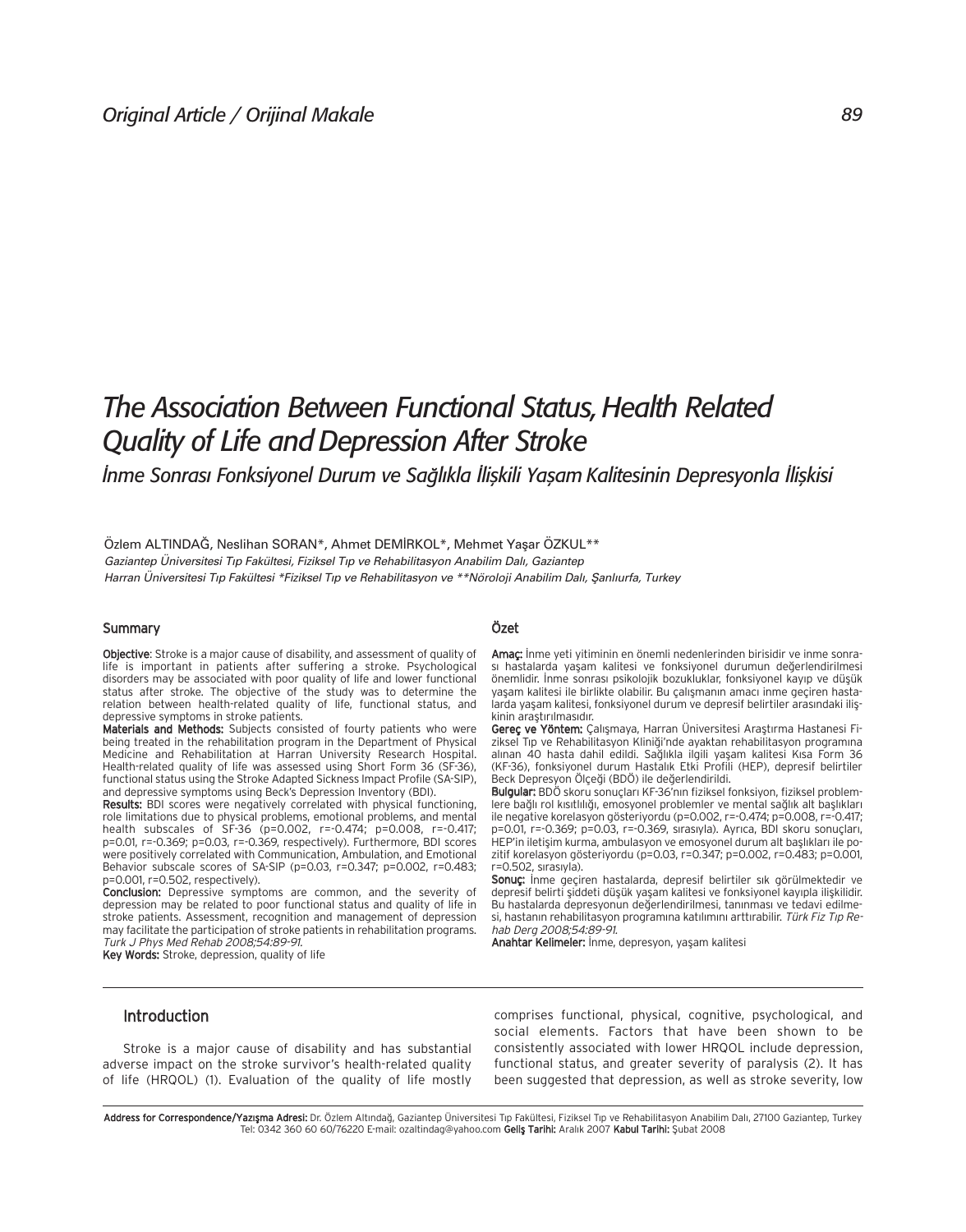| 90 | Altındağ et al.                       | Turk J Phys Med Rehab 2008;54:89-91   |
|----|---------------------------------------|---------------------------------------|
|    | <b>Functional Status After Stroke</b> | Türk Fiz Tıp Rehab Derg 2008;54:89-91 |

level of functional ability and lack of social support are important negative predictors of poor HRQOL (3). However, some authors believe that there is no association between depression and HRQOL (4-6).

The aim of the study was to determine the relation between health-related quality of life, functional status, and depressive symptoms in stroke patients.

# Materials and Methods

Subjects consisted of fourty patients who attended the rehabilitation program in the Department of Physical Medicine and Rehabilitation at Harran University Research Hospital. Patients with significant cognitive problems and previous psychiatric history or alcoholism, and recurrent stroke were excluded from the study. Computed tomographic head scanning and clinical examination were used to confirm the diagnosis of stroke as defined by the World Health Organization (7). Severity of depressive symptoms was evaluated using Beck Depression Inventory (BDI) (8). Health-related quality of life was evaluated using the Short Form 36 (SF-36) (9), and functional status was evaluated by Stroke-Adapted Sickness Impact Profile (SA-SIP) (10).

SF-36 allows for assessment across eight health domains, namely: physical functioning, role limitations due to physical problems, bodily pain, general health, vitality, social functioning, role limitations due to emotional problems, and mental health. A score of 100 in physical functioning indicates an ability to function without personal or emotional problems and scores of 50 in the three remaining domains of general health, vitality and mental health indicate an absence of problems in these areas. The SF-36 has been well validated in the assessment of HRQOL in the stroke population.

Stroke adapted Sickness Impact Profile 30 (SA-SIP30) is a well-known scale for determining the health-related functional status. SA-SIP 30 consists of 8 subscales: Body Care and Movement, Mobility, Ambulation, Social Interaction, Emotional Behavior, Alertness Behavior, Communication, and Household Management. The scores are presented as a percentage of maximal dysfunction, ranging from 0% to 100%.

Severity of depressive symptoms was evaluated by BDI (8). BDI contains 21 item sets, each with a series of four statements. Statements describe symptom severity along an ordinal continuum from absent or mild (a score of 0) to severe (a score of 3). Depression severity scores are created by summing the scores of the items endorsed from each item set. The most recent guidelines propose the following interpretation of severity scores: 0-9, minimal; 10-16, mild; 17-29, moderate; and 30-63, severe. Specifically, items reflect increase in appetite, increase in sleep, agitation, and psychomotor retardation. Therefore, the primary clinical use of the BDI is to assess severity of depressive symptoms in patients.

#### Statistical Analysis

Comparison of continuous variables was made using the Student's t test. Correlation between continuous variables was evaluated by calculating the Pearson correlation coefficient. All data are expressed as mean ± standard deviation and a value of <0.05 was the criterion for statistical significance. Normality of quantitative data was checked using the Kolmogorov–Smirnov one-sample test. According to the results of this test, parametric tests were used for analysis of quantitative variables.

## Results

The mean age of patients was 66.7±2.7 years and mean time since stroke was 13.5±3.2 months. The mean subscale scores of SF-36 are summarized in Table 1. The mean subscale scores of SA-SIP are summarized in Table 2. BDI scores shows that 12.2% of patients have mild, 36.6% patients have moderate, and 48.7% patients have severe depression. As can be seen in Table 3, BDI scores were negatively correlated with physical

|                                            | Mean | <b>Standard Deviation</b> |
|--------------------------------------------|------|---------------------------|
| Physical functioning                       | 43.9 | 10.0                      |
| Role limitations due to physical problems  | 30.1 | 7.4                       |
| Physical pain                              | 32.4 | 6.4                       |
| General health                             | 32.6 | 4.8                       |
| Vitality                                   | 40.7 | 9.6                       |
| Social functioning                         | 44.5 | 9.2                       |
| Role limitations due to emotional problems | 36.5 | 7.9                       |
| Mental health                              | 34.0 | 7.2                       |

Table 1. The mean subscale scores of SF-36 in patients.

Table 2. The mean subscale scores of SA-SIP in patients.

|                                       | Mean | <b>Standard Deviation</b> |
|---------------------------------------|------|---------------------------|
| Body Care and Movement                | 75.6 | 13.5                      |
| Mobility                              | 79.7 | 9.3                       |
| Ambulation                            | 77.0 | 2.8                       |
| Social Interaction                    | 77.5 | 12.5                      |
| <b>Emotional Behavior</b>             | 73.2 | 8.8                       |
| Alertness Behavior                    | 77.5 | 5.0                       |
| Communication                         | 77.8 | 11.3                      |
| Household Management                  | 76.4 | 4.8                       |
| <b>BDI: Beck Depression Inventory</b> |      |                           |